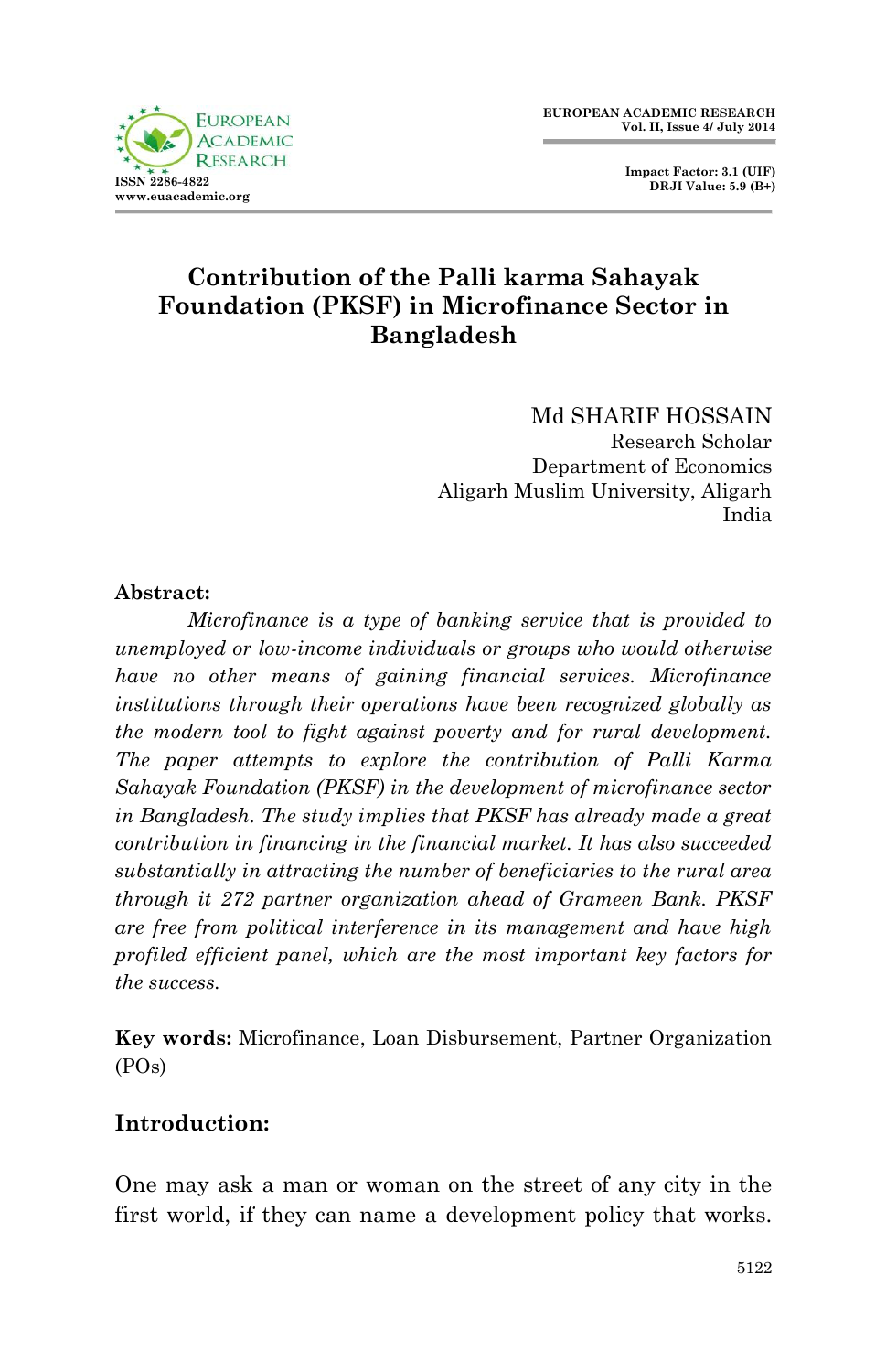They will possibly think you are demonstrable, unless one of the minority of rich world citizens with an interest in development or aid, in which case it will be quite possible to say 'microcredit', and tell you that they have heard its greater performance in Bangladesh. In general, and as stated by many economist, microfinance has been successful. The microfinance industry has introduced globally, where more than 92 million clients reported in developing countries<sup>1</sup>. It is quite rear to find a Poverty Reduction Strategy without microfinance as an element of National Development. It is required to define the idea of microfinance before the study goes further analysis. Microfinance- provision of formal financial services for the poor without requiring collateral, rests upon the concept that the most impecunious people in developing countries typically don't otherwise have right of entry to traditional financial services, but that they acquire modest survival skills that make them credit-worthy. According to United Nations definition, microfinance is loans, savings, insurances, transfer services and other financial products for low-income clients [2]. However, poor people use their loans, deposits and other financial services to reduce their vulnerability, and, in turn, they utilize these loans for self-employment projects, to generate income and eventually become self-sufficient.

Bangladesh is the pioneer adopter of modern notion of microfinance in the world. Microfinance has come forward as an important sector in many countries for providing financial services such as savings, credit, insurance, remittance services, education, skill training and social awareness etc to the poor. Microfinance institutions (MFIs) have been establishing to acquire a goal of reaching financial services to the poor who are

**.** 

<sup>1</sup> According to *The State of the Microcredit Summit Campaign Report 2005*, at the end of 2004, 3,164 microcredit institutions reported reaching 92,270,289 clients, 66,614,871 of whom were among the poorest (<US\$1/day, or bottom half of those below national poverty line) when they took their first loan. Data from 330 institutions, representing 87.7% of the poorest clients, was verified by the Campaign.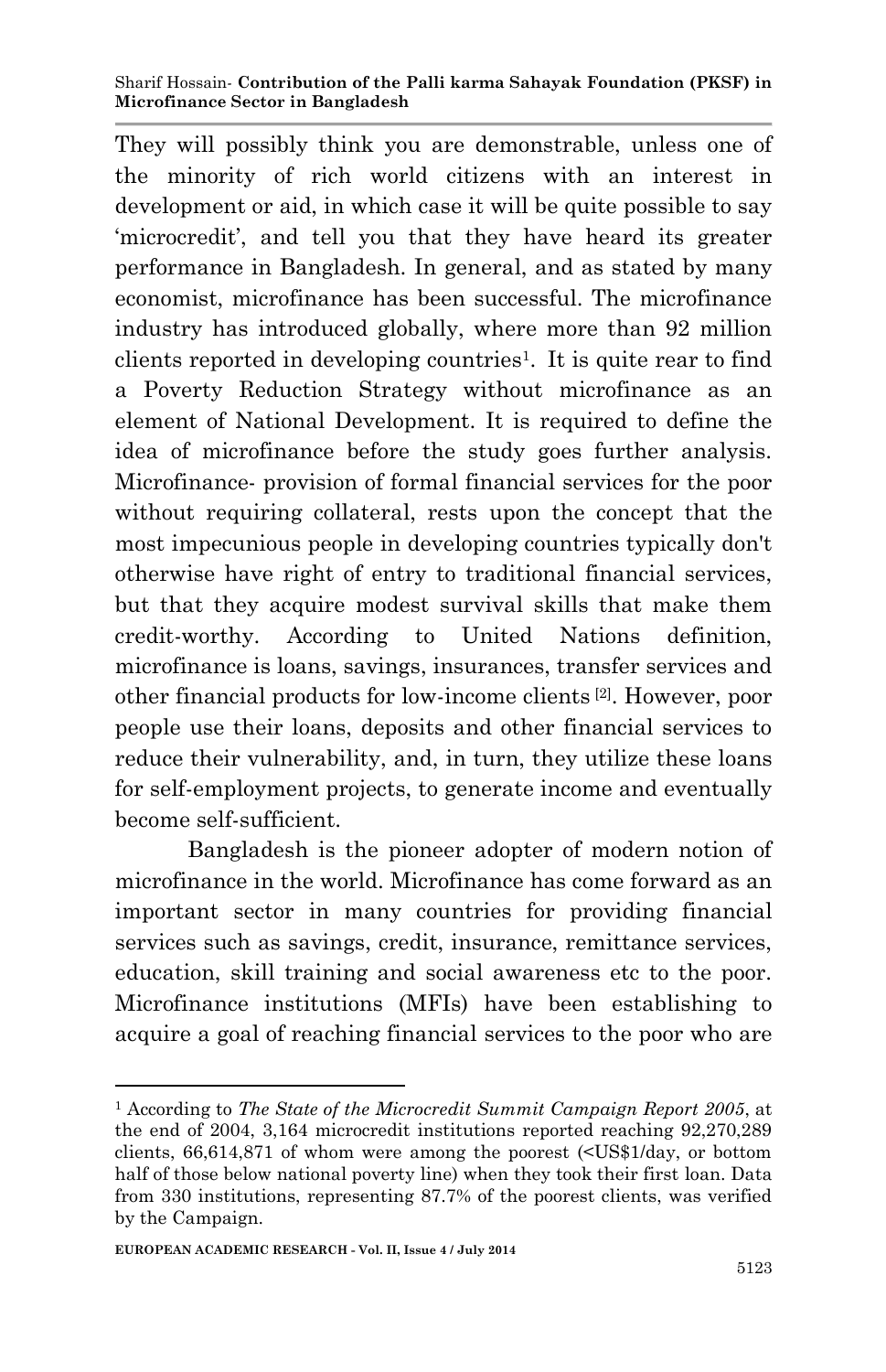otherwise not reached by commercial banks and insurance companies, with an eventual goal of promoting livelihoods of the poor and empowering them. More specifically, microfinance has been empowering the poor particularly the women in a society. As a result, huge part of the loans goes to female borrowers because their nature of repayment is better than that of man. Earlier studies have shown that women are more likely to reinvest their earnings in the business and in their families, which lead to expansion of their business, increase in employment, rise in civic participation and women are accepted as valuable members of their families and societies.

Encouragingly, Bangladesh is the largest, most inventive and best known NGO and MFI communities in the world [3]. Hence, the country has acquired great success in developing innovative micro-credit models, service diversification, financial sustainability and reaching microfinance to poor clients since its inception in 1970s. In Bangladesh, government programs, nationalized commercial banks and private commercial banks also provide microfinance services. According to Bangladesh Bank approximation, NGO-MFIs (probable at 5,000 in number) are the largest supplier of microfinance services in the country -serving 61 percent of all borrowers. An outstanding 90 percent of MFI clients are women and the loan size on an average is about BDT 4,000 (\$57).

A study reveals that NGOs initiated credit program in mid eighties and their activities increased noticeably higher after 1990 (CDF, 2000). With the increasing number of collateral free micro credit disbursement by MFIs, some Nationalized Commercial Banks (NCBs), and Specialized Banks like Bangladesh Krishi Bank (BKB0 and Rajshahi Krishi Unnayan Bank (RAKUB) have been encouraged to provide a considerable amount of their rural credit to the poor without security. The four grand players in Bangladesh in terms of MFI members and market share are Grameen Bank, BRAC, ASA, and Proshika. However, the historically strong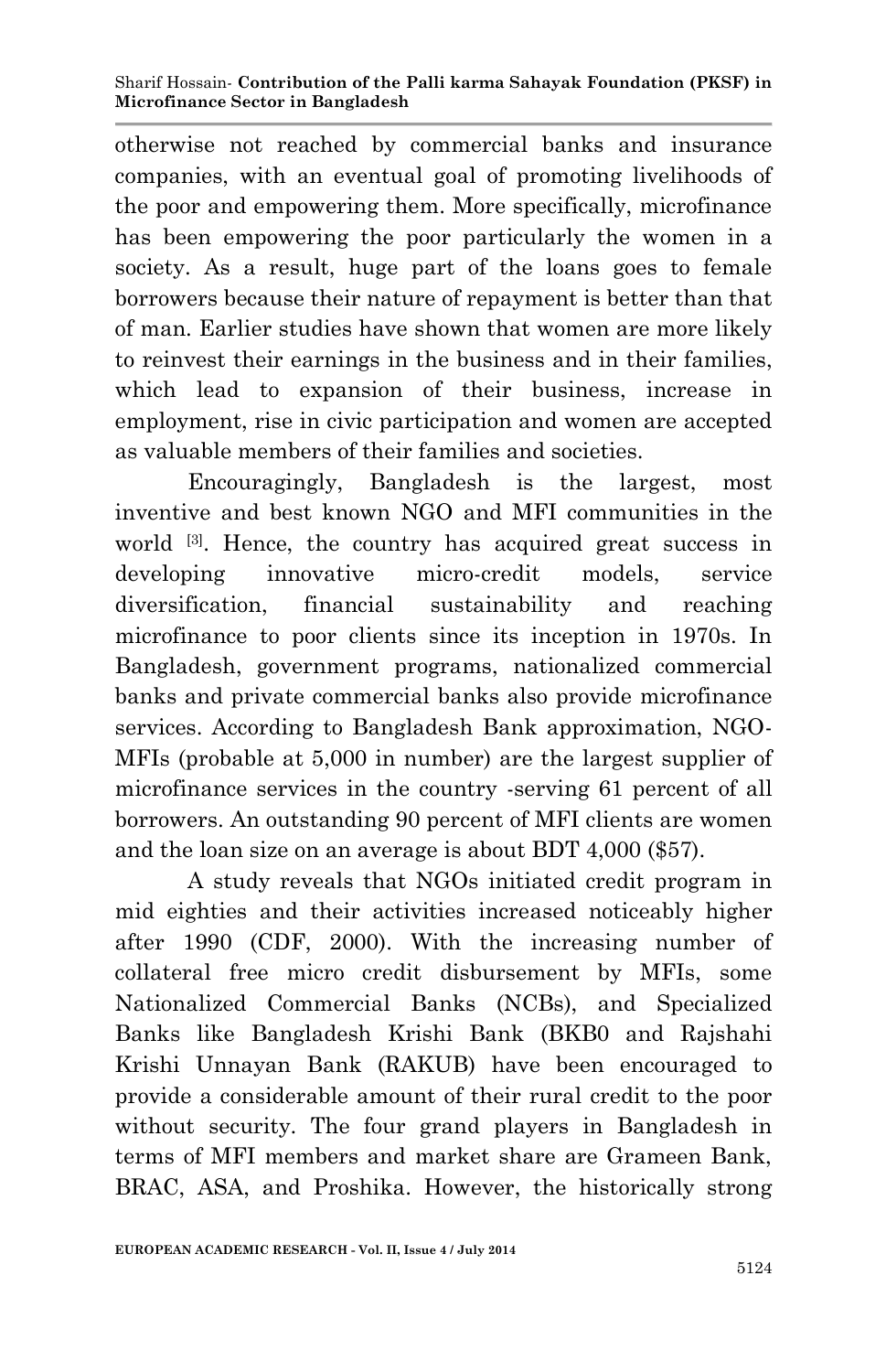portfolio quality of these four MFIs turned down in FY08 due to the effects of two floods and a cyclone.

Palli Karma Sahayak Foundation (PKSF) has brought out new era in the history of microfinance in Bangladesh. PKSF has been established as a zenith microcredit institution of the country and provides organizational support, training to borrowers, starts financing this market segment through its Partner Organizations and the supervising the credit. PKSF has successfully contributed to expand the outreach of microfinance while ensuring a strong focus on financial sustainability.

# **Objective of the Study**

- $\triangleright$  To examine the functioning of PKSF in Bangladesh.
- To analyze the development practice of PKSF in Bangladesh.

# **Sources of Data and Methodology**

The paper is mainly based on secondary data, has collected from the Annual Report and website of PKSF. Compound annual growth rate has been used to analyze the growth over the trend. The study has used graph wherever necessary.

## **PKSF and its Vision**

Palli Karma-Sahayak Foundation completes a journey of more than two decades has not been altogether a rosy story. However, PKSF movement has always been distinguished by both horizontal and vertical expansion. That has been the key to its continuous growth. The Government of Bangladesh established Palli Karma-Sahayak Foundation in the year 1990 under the Companies Act 1913/1994 as a non-profit organization with the vision of poverty reduction, while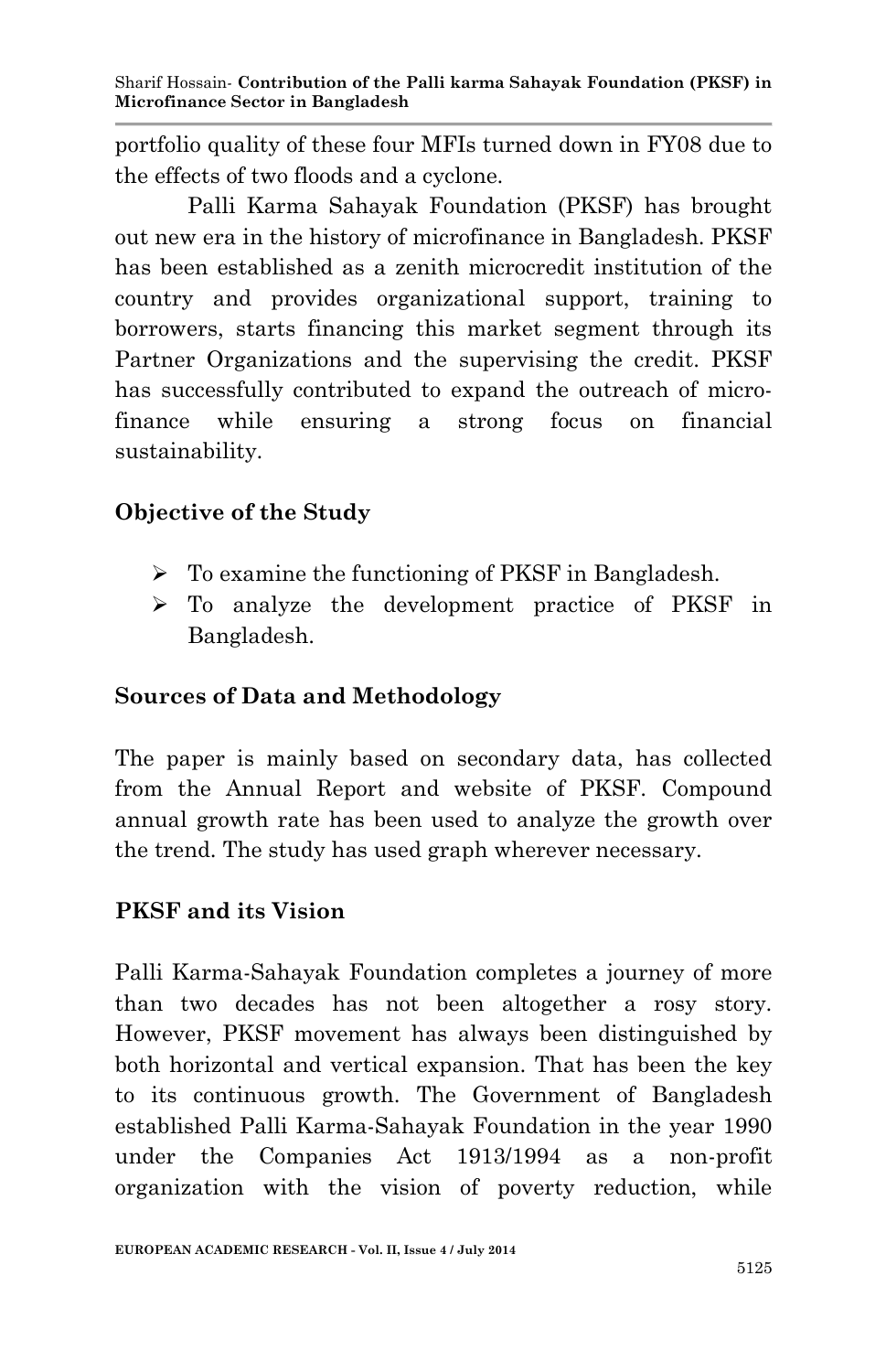reduction of poverty is the end, the means it concentrates relate to employment generation at the rural level. PKSF has started in the form of microcredit to help the poor people. However, it has been realized with the passage of time that only microcredit cannot be able to break the centuries-old circles of poverty. Therefore, PKSF has started a number of strategic reforms to expand its interventions to address the requirements of the poor.

# **Objectives and Functions of PKSF**

PKSF is the apex funding organization of microfinance programme carried out by various Microfinance Institutions (MFIs) in Bangladesh. The specific objectives of PKSF are:

1. To provide assistance for generating income or employment opportunities for the landless and assetless for alleviating poverty, in various forms and manners, including financial, institutional, advisory and training, to non-government, semigovernment and government organizations, voluntary agencies and societies, local government bodies, institutions and groups of individuals as Partner Organizations (POs).

2. To make available employment opportunities for the poor as well as education and training as may be necessary for development of their skills.

3. To help building and strengthening the institutional capacity of the POs for improving their efforts at providing access to resources for the poor.

4. To support, promote and sponsor innovative programmes and projects for creating awareness for the improvement in the quality of life of the poor and self-reliance in the process of creating productive employment opportunities.

5. To be a promoter and stimulator of innovative ideas and methods and to encourage, promote and assist efforts, which emphasize and focus on new technologies and ideas for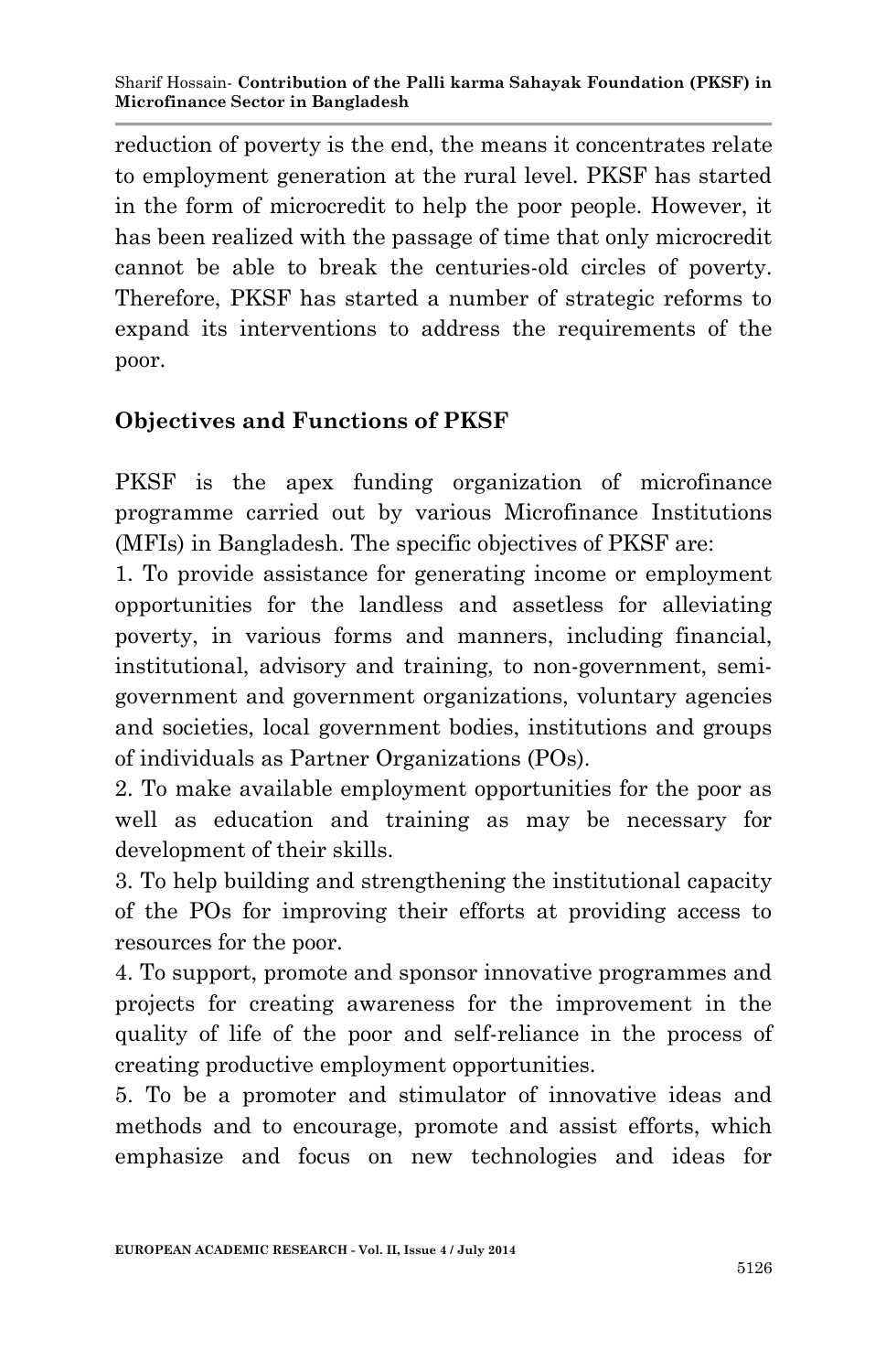employment creation and productive activities for poverty alleviation.

6. To initiate, undertake and promote research activities directed towards poverty alleviation and employment generation; to establish and support research and training institutions; to grant stipends, scholarships, fellowships for such research activities; to organize seminars, workshops, conferences and to undertake publication of reports, periodicals, monographs, bulletins, journals, books, etc. in furtherance of the objectives of PKSF.

7. To set up an effective Management Information System (MIS) for regular and proper monitoring and evaluation of the poverty alleviation activities of the POs supported by PKSF.

8. To establish and maintain contact and collaboration with POs, other institutions, bodies and societies in Bangladesh and abroad including relevant international agencies, constituents of the UN system interested in similar objectives and to coordinate with such institutions, bodies and organizations for furthering the objectives of PKSF.

9. To undertake, sponsor, support or aid any educational, social, commercial, agricultural or industrial activities for attaining the objectives of PKSF.

10. To do all such other lawful things as are conducive and/or incidental to furthering the growth and the attainment of the objectives of PKSF.

# **Functions**

As a top financing institution engaged in long-term financing of organizations with microfinance services, PKSF gives greatest importance on the attainment of both financial and institutional sustainability of these organizations. In order to acquire the objective of sustainability, PKSF performs the major functions probable of an apex institution. These include, among others: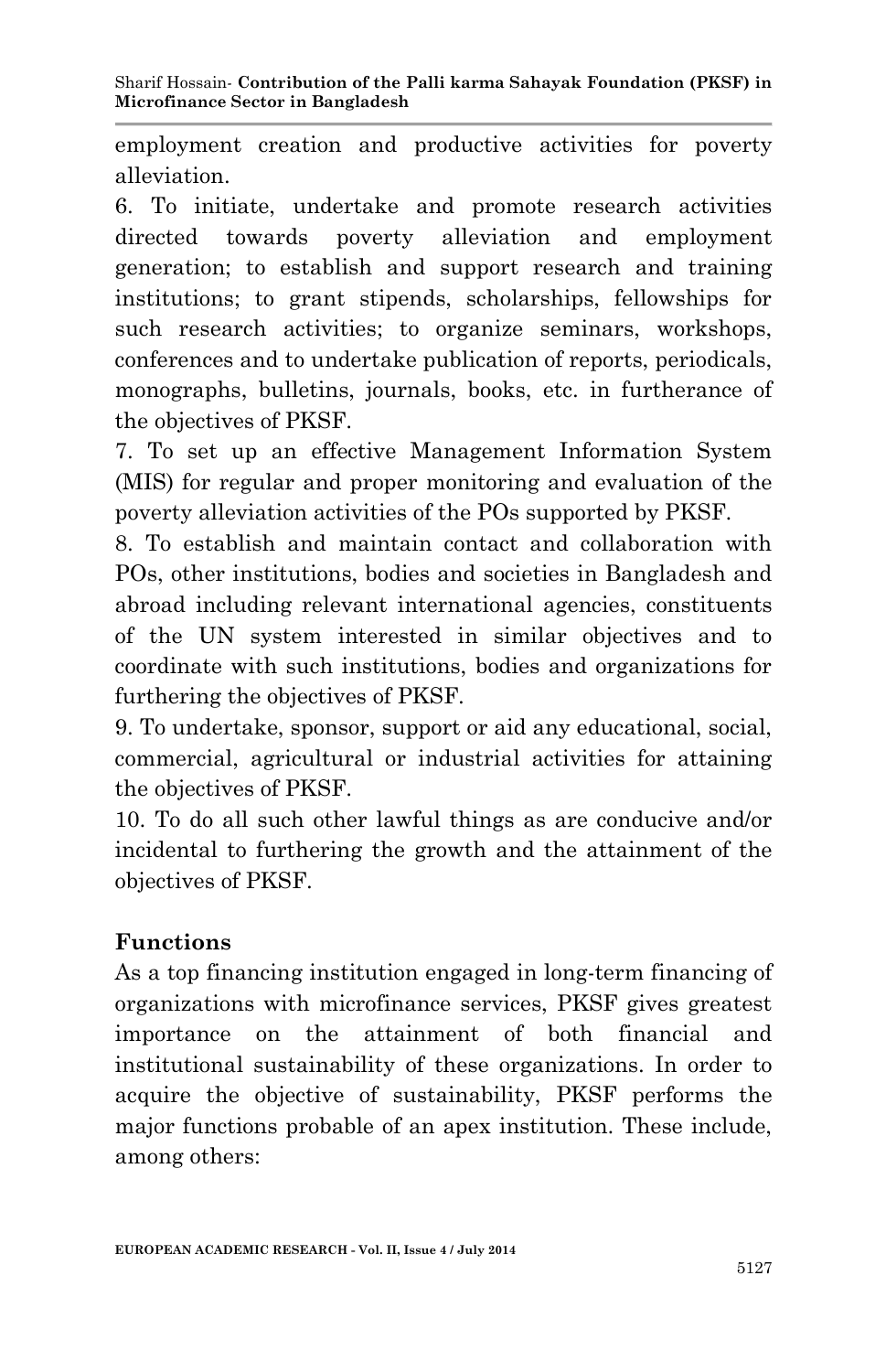## **Credit Programme**

PKSF makes available loanable funds to its 206 POs – 3 big, 195 small and medium and 8 Pre-PKSF POs – under its typical credit programme as well as under some projects. PKSF's typical credit programme includes four components, viz. Rural Microcredit; Urban Microcredit; Microenterprise Credit and Microcredit for the Hardcore Poor.

There are several projects under which credit funds are provided like (i) Participatory Livestock Development Project (PLDP); (ii) Integrated Food Assisted Development Project (IFADEP); (iii) Training, Employment and Income Generation Programme (TEIGP) of Jamuna Multipurpose Bridge Authority (JMBA); (iv) Southwest Flood Damage Rehabilitation Project (Socioeconomic Rehabilitation Fund); (v) Sundarbans Biodiversity Conservation Project (SBCP); (vi) Financial Services for the Poorest (FSP) project; and "Microfinance and Technical Support Project" funded by the International Fund for Agricultural Development (IFAD) and the Government of Bangladesh.

| Year | Name of the Programmes            | Main Features                 | Supported by  |
|------|-----------------------------------|-------------------------------|---------------|
| 1991 | Microcredit Programme             | Financing the poor            | Government of |
|      |                                   |                               | Bangladesh    |
| 1996 | Poverty Alleviation Micro-finance | Scaling<br>existing<br>up     | World<br>The  |
|      | Project-I                         | programme                     | Bank          |
| 1997 | Livestock<br>Participatory        | Financing<br>livestock        | Asian         |
|      | Development                       | development with technical    | Development   |
|      | Project (PLDP)                    | support                       | bank          |
| 1998 | Training Employment and Income    | Rehabilitation loan for the   | Government of |
|      | Generating<br>(Jamuna<br>Project  | affected people               | Bangladesh    |
|      | Multipurpose                      |                               |               |
|      | Bridge Authority-JMBA)            |                               |               |
| 1999 | Food<br>Integrated<br>Assisted    | Financing the poorest with    | European      |
|      | Development Project (IFADEP)      | technical support             | Union         |
| 1999 | Sundarban<br>Bio-diversity        | Financing<br>to<br>ensure     | Asian         |
|      | Conservation Project (SBCP)       | alternative                   | Development   |
|      |                                   | employment<br>opportunities   | Bank          |
|      |                                   | for the forest users          |               |
| 1999 | Urban Microcredit                 | Financing the urban poor      | <b>PKSF</b>   |
|      |                                   |                               |               |
| 2000 | Socio-Economic<br>Rehabilitation  | Financing<br>the<br>disaster- | Asian         |
|      | Loan                              | stricken people               | Development   |
|      | Programme (SRLP)                  |                               | Bank          |

**Credit Programes by PKSF at a glance**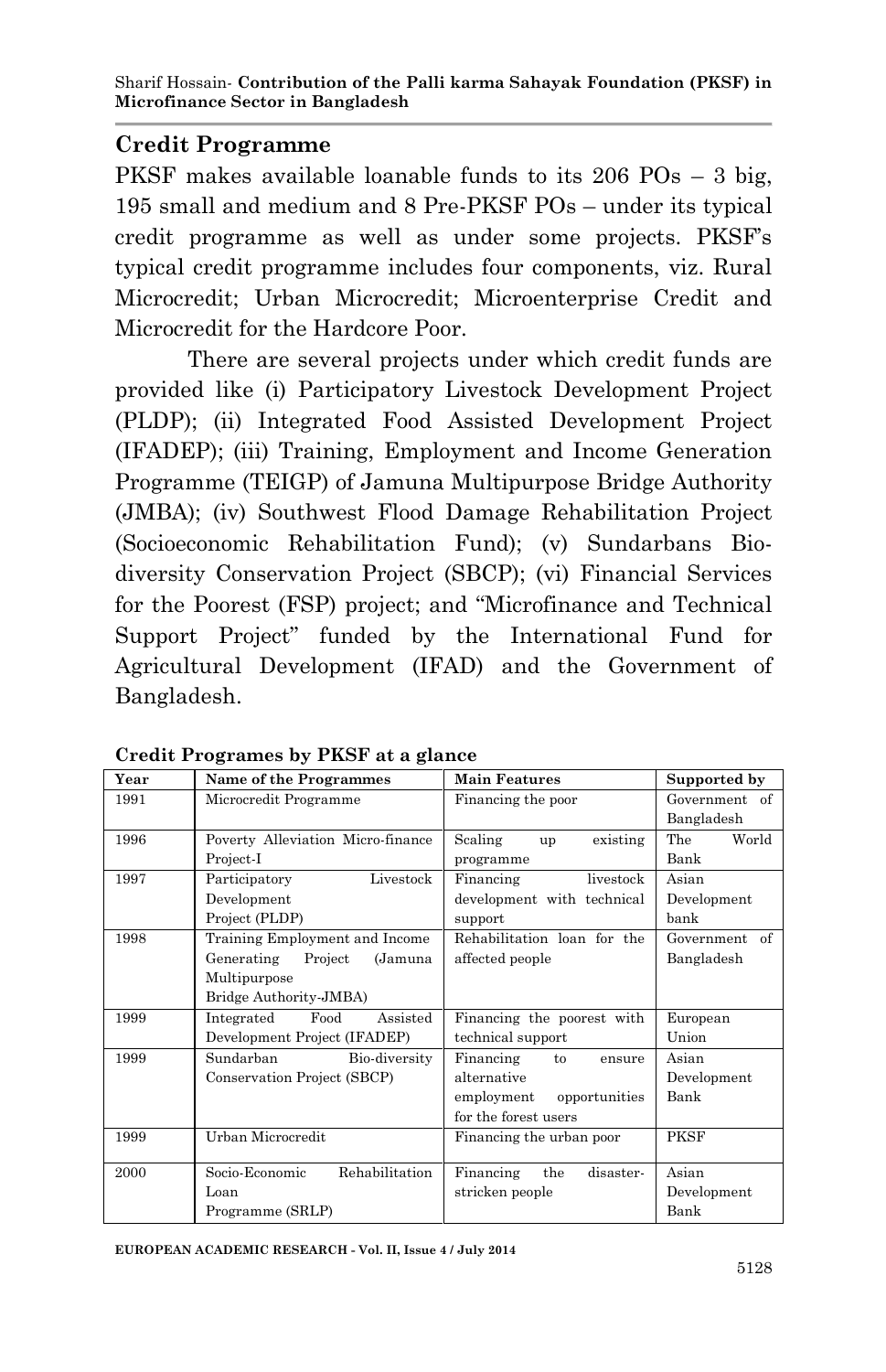| 2001 | Microenterprise (ME) Loan            | Financing the progressive                | Government of                           |
|------|--------------------------------------|------------------------------------------|-----------------------------------------|
|      |                                      | borrowers                                | Bangladesh                              |
| 2001 | Poverty Alleviation Micro-Finance    | Loan for the hardcore poor               | The<br>World                            |
|      | Project-II                           | through Rural Microcredit                | Bank                                    |
|      |                                      | Microcredit<br>Urban                     |                                         |
|      |                                      | Microenterprise                          |                                         |
| 2002 | Financial Services for the Poorest   | Financing the poorest                    | The<br>World                            |
|      | (FSP)                                |                                          | Bank                                    |
| 2003 | Micro-Finance<br>Technical<br>and    | Finance<br>livestock<br>$_{\rm for}$     | International                           |
|      | Support (MFTS) Project               | development with technical               | for<br>Fund                             |
|      |                                      | support                                  | Agriculture                             |
|      |                                      |                                          | Development                             |
|      |                                      |                                          | (IFAD)                                  |
| 2004 | Livelihood<br>Restoration<br>Project | Loan<br>$_{\rm for}$<br>recovery<br>from | The<br>World                            |
|      | (LRP)                                | disaster                                 | Bank                                    |
| 2004 | Participatory<br>Livestock           | Finance<br>for<br>livestock              | Asian                                   |
|      | Development                          | development with                         | Development                             |
|      | Project-II (PLDP-II)                 | technical support                        | Bank                                    |
| 2004 | Ultra Poor Programme (UPP)           | Loan for the ultra poor                  | Government of                           |
|      |                                      |                                          | Bangladesh                              |
| 2005 | Micro-Finance for Marginal and       | Loan for<br>the<br>small<br>and          | International                           |
|      | Small Farmers Project (MFMSFP)       | marginal farmers                         | Fund<br>for                             |
|      |                                      |                                          | Agricultural                            |
|      |                                      |                                          | $\label{ex-qie:main} {\rm Development}$ |
|      |                                      |                                          | (DFID)                                  |
| 2005 | Micro-Finance for Marginal and       | Initiatives<br>reduce<br>to              | The<br>World                            |
|      | Small Farmers Project (MFMSFP)       | seasonal hunger                          | Bank                                    |
| 2005 | Seasonal Loan (SL)                   | Supporting the opportunities             | <b>PKSF</b>                             |
|      |                                      | to                                       |                                         |
|      |                                      | strengthen livelihoods                   |                                         |
| 2006 | Learning and Innovation Fund to      | Financing to innovate new                | Department of                           |
|      | Test                                 | ideas                                    | International                           |
|      | New Ideas (LIFT)                     |                                          | Development                             |
|      |                                      |                                          | (DFID)                                  |
| 2006 | Programmed Initiatives for Monga     | Initiatives<br>reduce<br>to              | Department for                          |
|      | Eradication (PRIME)                  | seasonal hunger                          | International                           |
|      |                                      |                                          | Development<br>(DFID)                   |
| 2007 | Emergency 2007 flood Restoration     | Loan for<br>from                         | The<br>World                            |
|      | and<br>Recovery<br>Assistance        | recovery<br>disaster                     | Bank                                    |
|      | Programme (EFRRAP)                   |                                          |                                         |
| 2007 | Financial<br>Services<br>For<br>the  | Help<br>to<br>secure<br>overseas         | <b>PKSF</b>                             |
|      | Overseas                             | employment for the ultra                 |                                         |
|      | Employment of the Ultra Poor         | poor                                     |                                         |
|      | (FSOEUP) Project                     |                                          |                                         |
| 2007 | Micro-finance<br>Support             | Technical<br>support<br>with             | European                                |
|      | Intervention for FSVGD and UP        | credit to the ultra poor                 | Union                                   |
|      | Beneficiaries project                |                                          |                                         |
| 2007 | Rehabilitation of Non-Motorized      | Rehabilitation loan for the              | The<br>World                            |
|      | Transport<br>Pullers<br>and<br>Poor  | nonmotorized<br>transport                | Bank                                    |
|      | Owners (RNPPO) Project               | pullers                                  |                                         |
| 2007 | Rehabilitation of SIDR-affected      | Finance for recovery from                | Government<br>of                        |
|      | Coastal Fishery, Small Business      | disaster                                 | Bangladesh                              |
|      | Livestock<br>Enterprise<br>and       |                                          |                                         |

**EUROPEAN ACADEMIC RESEARCH - Vol. II, Issue 4 / July 2014**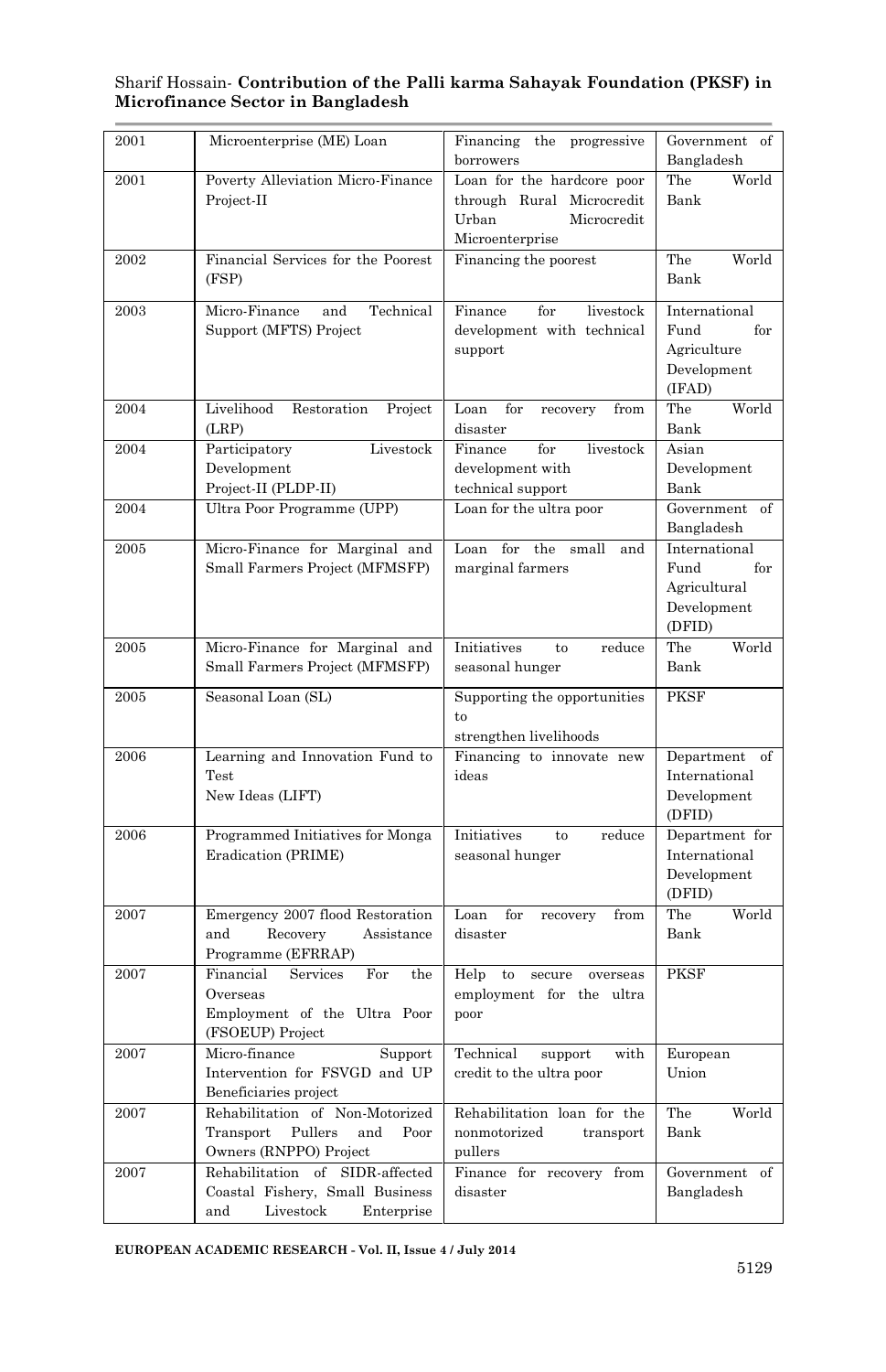|      | (RESCUE)                                                                                                                                  |                                                                                                                     |                                                                      |
|------|-------------------------------------------------------------------------------------------------------------------------------------------|---------------------------------------------------------------------------------------------------------------------|----------------------------------------------------------------------|
| 2007 | Rural Electrification Development<br>Project (REDP)                                                                                       | Support<br>for<br>to.<br>access<br>electricity                                                                      | Department for<br>International<br>Development<br>(DFID)             |
| 2007 | Special Assistance for Housing of<br><b>SIDR</b><br>Affected<br><b>Borrowers</b><br>(SAHOS)                                               | Finance for recovery from<br>disaster                                                                               | Government of<br>Bangladesh                                          |
| 2008 | Finance<br>for<br>Enterprise<br>Development and Employment<br>Creation (FEDEC) Project                                                    | Value Chain Development<br>and Capacity support for the<br>micro-entrepreneurs<br>and<br>their products             | International<br>for<br>Fund<br>Agriculture<br>Development<br>(IFAD) |
| 2008 | Agriculture<br>Sector<br>Microcredit<br>(ASM)                                                                                             | Helping farmers who secure<br>the nation's food                                                                     | <b>PKSF</b>                                                          |
| 2010 | Enhancing<br>Resources<br>and<br>Increasing<br>Capacities of Poor Households<br>towards<br>Elimination<br>of<br>their<br>Poverty (ENRICH) | Insurance support for the<br>poor                                                                                   | Asian<br>Development<br>Bank                                         |
| 2010 | Developing Inclusive Insurance<br>Sector Project (DIISP)                                                                                  | Holistic family development<br>to ensure human dignity                                                              | Government of<br>Bangladesh<br>&<br><b>PKSF</b>                      |
| 2010 | Special Fund (SP)                                                                                                                         | Emergency support for the<br>poor                                                                                   | <b>PKSF</b>                                                          |
| 2010 | The Health Insurance for the Poor<br>of<br>Bangladesh (HIPB)                                                                              | Capacity building support to<br>implement insurance project                                                         | Rockefeller<br>Foundation                                            |
| 2011 | Community<br>Climate<br>Change<br>Project<br>(CCCP)                                                                                       | Support to the poor<br>to<br>increase their resilience to<br>climate change through civil<br>society organizations  | Multiple<br>Donors                                                   |
| 2011 | Kuwait Goodwill Fund for the<br>Promotion of Food Security in<br>Islamic Countries (KGFPFSIC)                                             | Extended loan support to the<br>microentrepreneurs                                                                  | Kuwait<br>Fund<br>Arab<br>for<br>Economic<br>Development<br>(KFAED)  |
| 2011 | Programmes-Support Fund (PSF)                                                                                                             | Need-based support for the<br>poor                                                                                  | <b>PKSF</b>                                                          |
| 2012 | Bangladesh Climate Change Trust<br>Fund (BCCTF)                                                                                           | To increase resilience<br>$\mathsf{to}$<br>global warming effects of the<br>through<br>poor<br>financial<br>support | Government of<br>Bangladesh                                          |
| 2013 | Ujjibito                                                                                                                                  | Sustainable graduation from<br>ultra poverty of vulnerable<br>womenheaded<br>and<br>households                      | EU,<br>Government of<br>Bangladesh<br>&<br><b>PKSF</b>               |

Source: Annual Report 2013 by PKSf, Dhaka.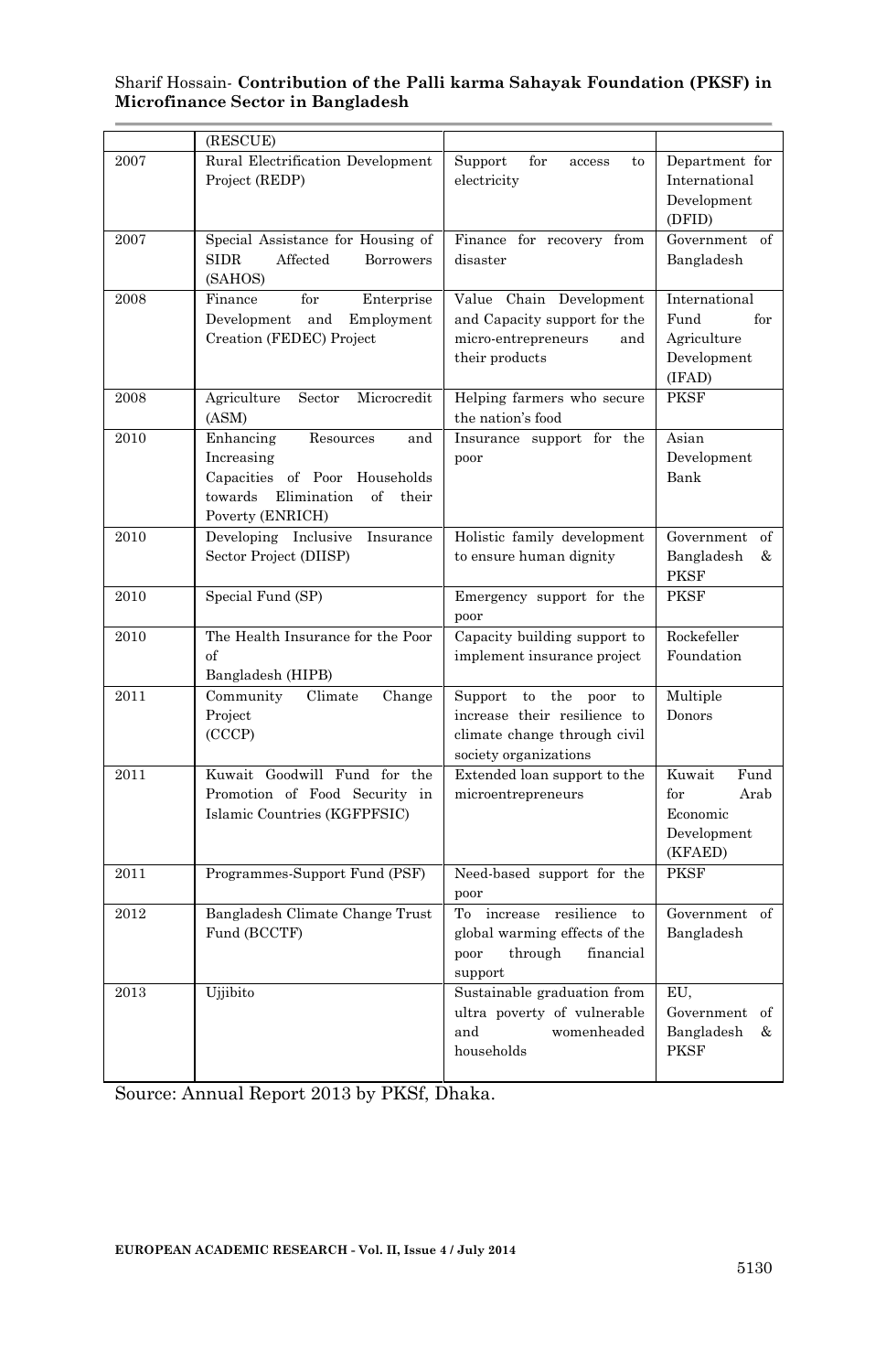## **Features of PKSF Credit Programmes**

- $\triangleright$  PKSF provides loans to three categories of POs Organisations Operating in Small Areas (OOSA); Big Partner Organisations Operating in Large Areas (BIPOOL); and Pre-PKSF POs.
- PKSF uses to fund five categories of microcredit programmes of its POs under its mainstream credit programme; (i) Rural microcredit (ii) Urban microcredit, (iii) Micro-enterprise credit, (iv) Ultra-Poor Credit and (v) Seasonal Loan.
- $\geq 4.5$  per cent service charge per year has been charged by the PKSF from its OOSA and Pre-PKSF category POs and 7% service charge per year from its BIPOOL category POs.
- OOSA and Pre-PKSF category POs received loans from PKSF that are repayable within a period of 3 years. First 6 months are considered as a grace period and loans along with service charge are to be repaid in 10 quarterly installments within the rest 30 months.
- $\geq$  Loans received by BIPOOL category POs are payable in 4 years in 12 equal installments with a grace period of 12 months.

# **Partner Organizations (POs)**

PKSF operating its mainstream microcredit programmes in all over the country through various POs, therefore, selection of PO is a crucial task of PKSF and this is an ongoing process. Under this process, PKSF assesses various types of nongovernment, semi-government and government organisations, voluntary agencies, societies and local government bodies to select these as POs which have gained experience and expertise or which have the potentials to function a successful microcredit programme for selfemployment and income generation of the landless and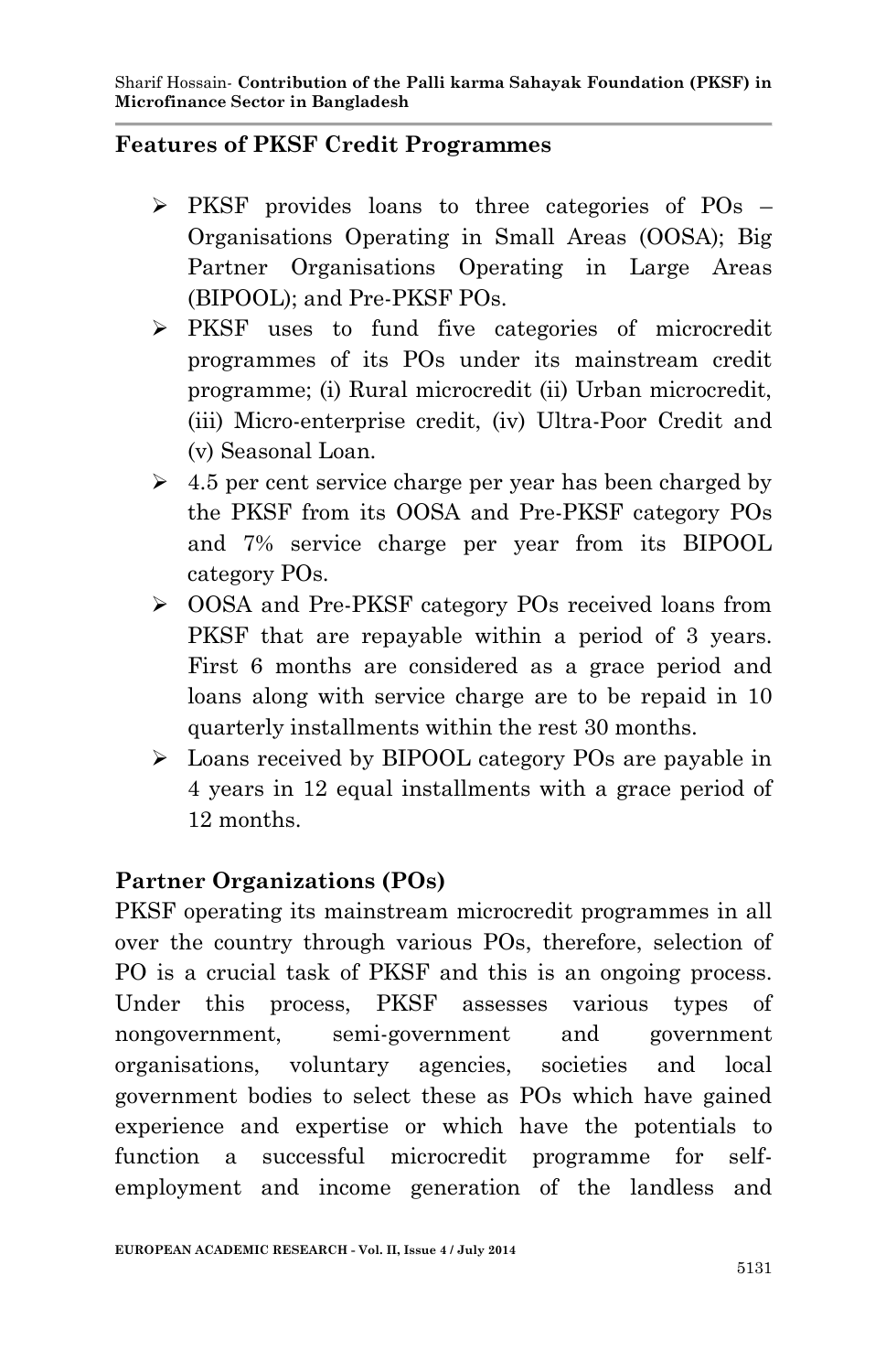assetless. As considering an organisation, PKSF maintains a clear guideline, which can be divided into the following areas: (1) Organisation; (2) Organiser; (3) Management; (4) Human Resources; (5) Working Area; (6) Field Activities; (7) Past performance; (8) Management Information System (MIS) and (9) Accounting System.



Source: Annual report 2013 by PKSF, Dhaka.

The figure 1.1 shows that as of 31 December 2013, the total number of Partner Organizations (POs) of PKSF stands at 272 with the CAGR of 7.95. Since beginning, PKSF has followed extremely severe procedures to make certain the potentiality of an organization before enrollment. These POs implement the programs and projects of PKSF.

## **Developing Best Practices for Micro credit Sector**

### **Members and Borrowers**

The members of the POs are at the heart of all kinds of field level operations of PKSF, who are structured within groups. Figure 2.1 reveals that 10.21 million members are mobilizing up to 2012-13 followed by 0.02 million in 1991-92. During the period 1991-2013, the added numbers of new members are 10.19 million with a significant CAGR of around 28.67 per cent by the POs of PKSF. Among the members, the number of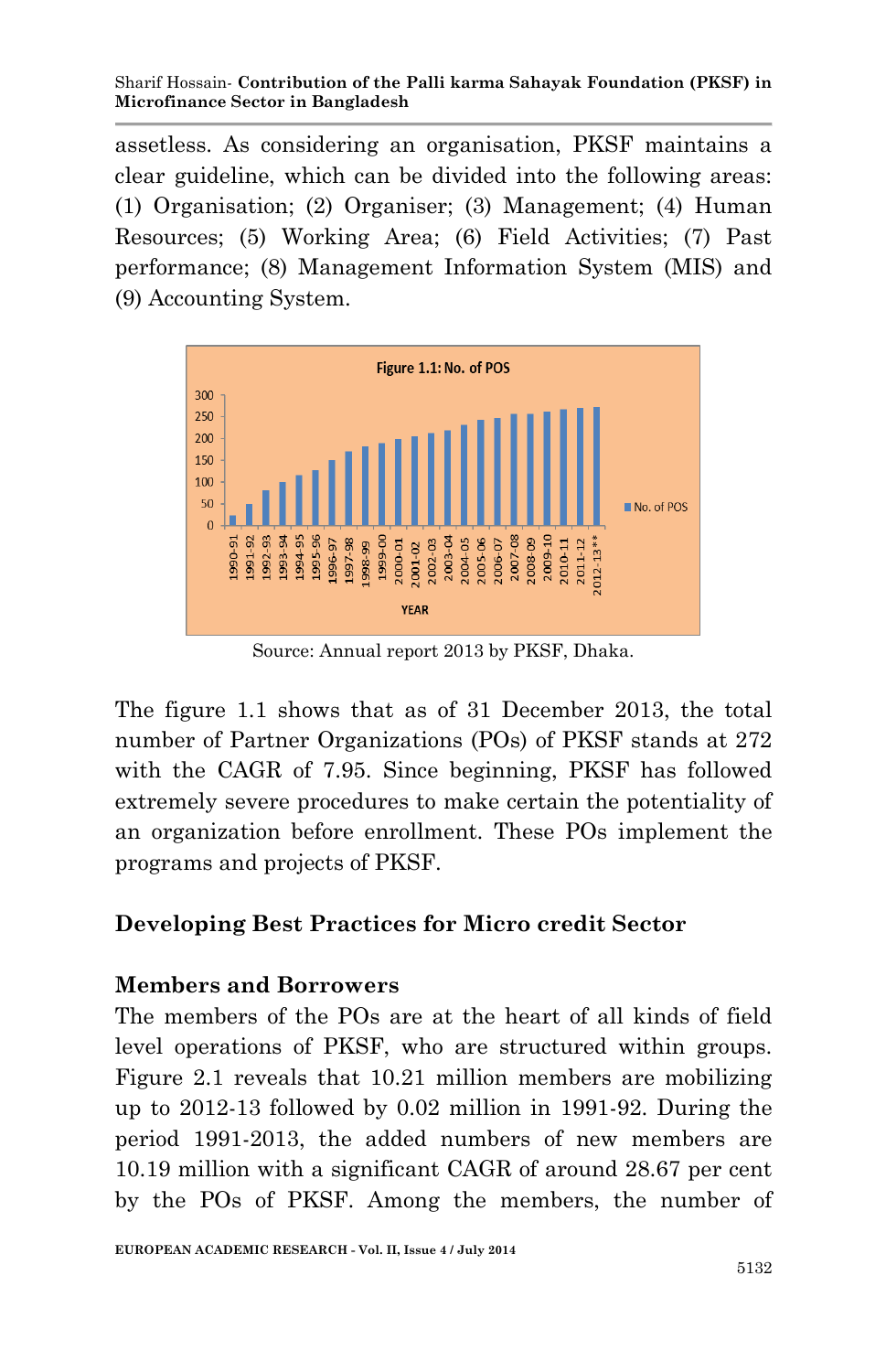women is 9.19 million, which is 89.97 per cent of total and shows the CAGR of 29.70 per cent over the trend. The figure 2.2 states that as of 31 December 2013, the number of borrowers is 7.87 million with a considerable CAGR of 27 per cent. The number of women borrowers is 7.17 million, which is 91.12 per cent along with the CAGR of 28.10 percent.



Source: Annual Report 2013 by PKSF, Dhaka.



Source: Annual Report 2013 by PKSF, Dhaka.

## **Loan Disbursement**

The increasing number of borrowers will have impact on loans disbursement. Let's turn to this figure 2.3 shows that in 31 December 2013, loans amounting to Tk. 24.50 billion has been disbursed from PKSF to POs as compared to Tk. 0.03 billion in 1991-92. Over the trend, the loans disbursement increased to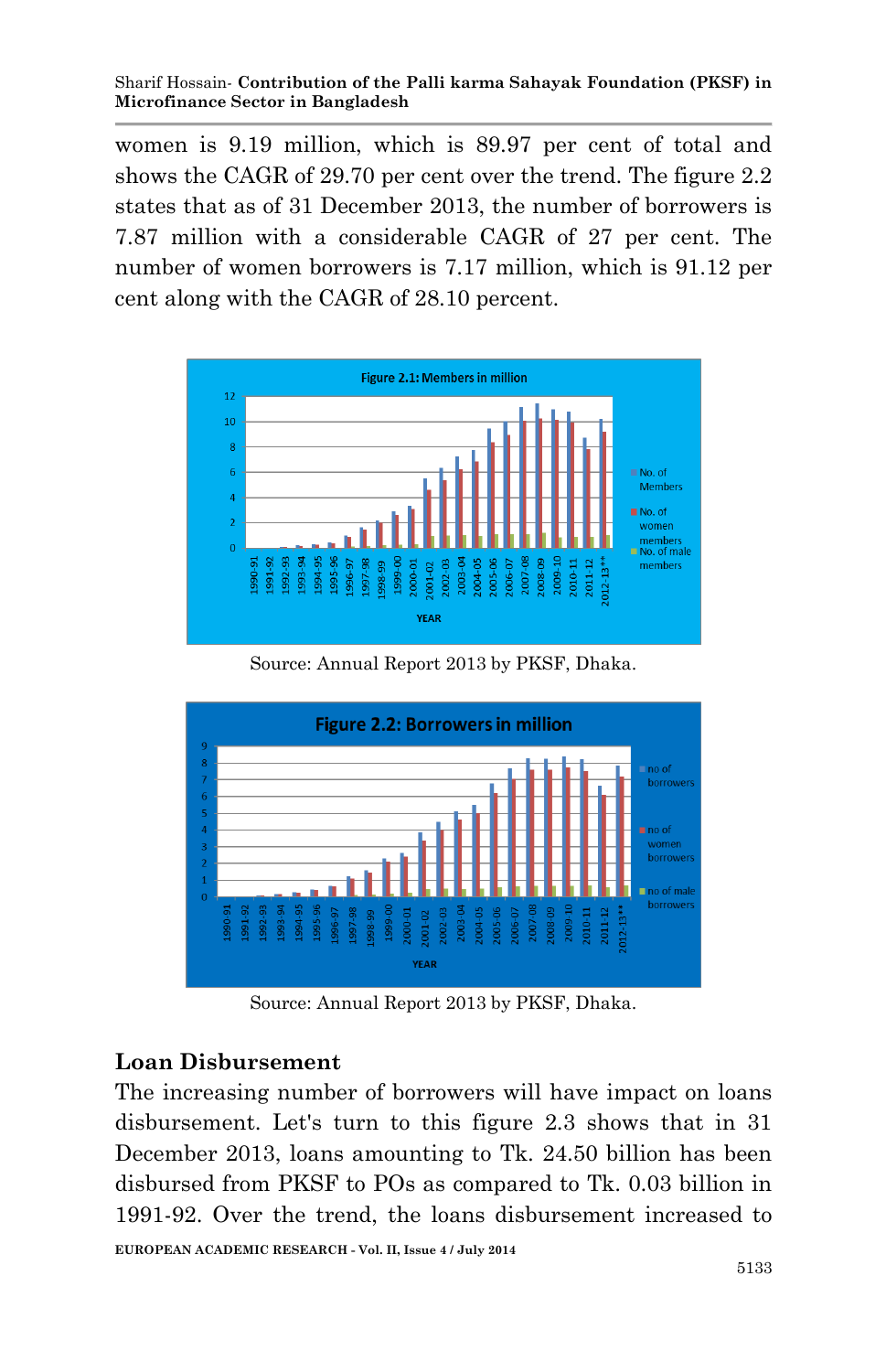Tk. 24.47 billion with the considerable CAGR of 32.21 per cent. On the other hand, loan has been disbursed from PKSF to POs Tk 163.15 in December 2013 as compared to Tk 0.05 billion in 1991-92. The disbursement of loan increased to Tk 163.10 billion with the significant CAGR of 40.72 per cent. The rise in the loans disbursement shows a monotonic increasing trend over the period 2012-13 through 1990-91. Partner Organizations made available this loan under various programs and projects in far-flung areas of the country through all of their branches.



Source: Annual Report 2013 by PKSF, Dhaka.

### **Loan Outstanding**

As parallel, with the increase in loan disbursement, outstanding loan also increases. There are several reasons to fail make repayment of loan, which borrowers have received from the lending institution. Generally, they use their loan on unproductive purpose and face several natural disasters. The figure 2.4 shows that 31 December 2013 the amount of loan outstanding of PKSF with Partner Organizations (POs) and Partner Organizations with Borrowers stood at Tk 35.17 billion and Tk 91.23 billion respectively. It can be easily realized that the outstanding loan of POs to PKSF is near about three times higher than the outstanding loan of POs to Borrowers.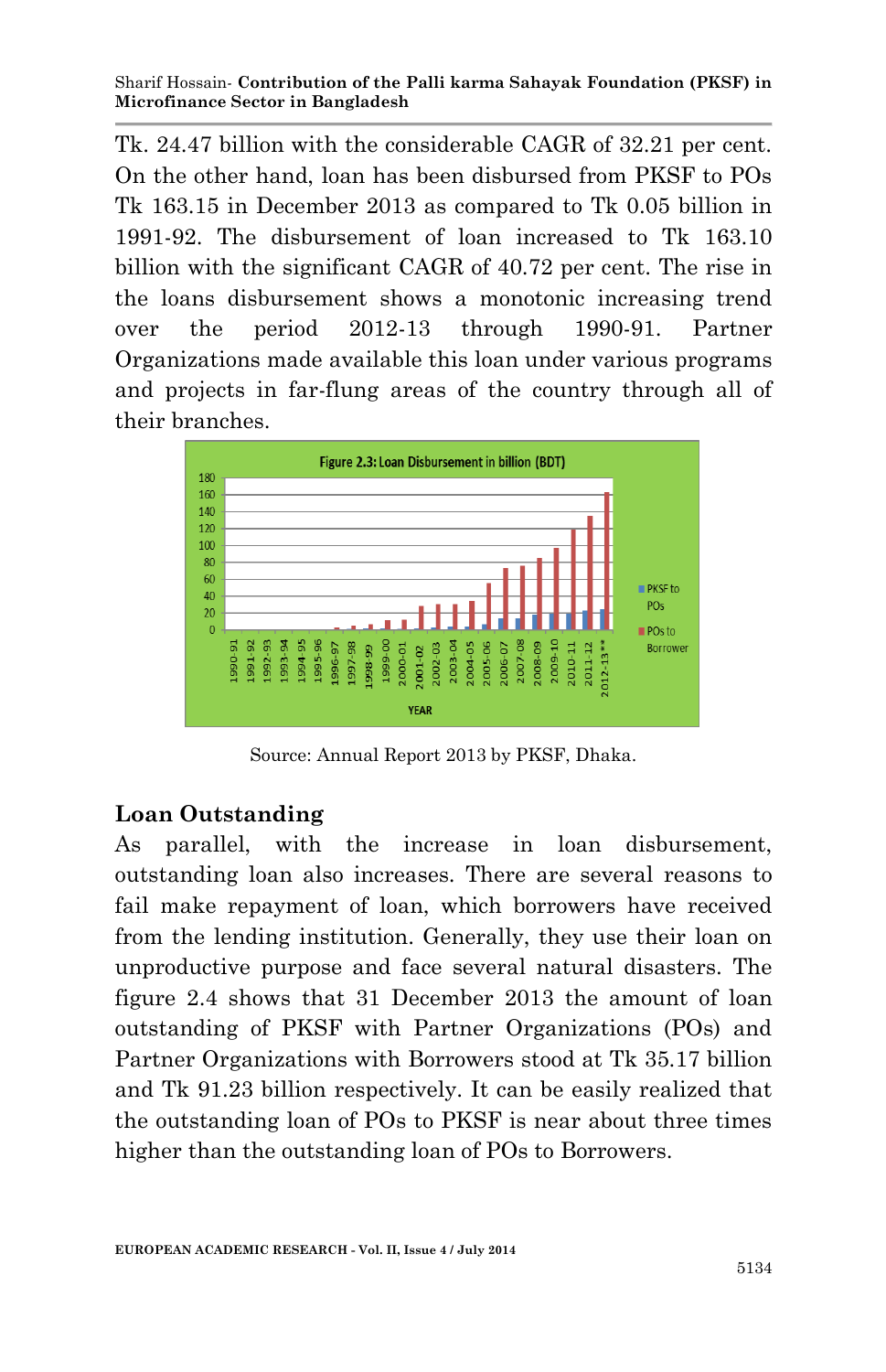

Source: Annual Report 2013 by PKSF, Dhaka.

### **Summary and Conclusion**

The above summary clearly reveals that PKSF have and will play an important role in the economic development of Bangladesh as a whole and for the microfinance institutions in particular. PKSF has been a leader among other MFIs through its contribution in the generation of employment, reduction of poverty, by providing loans to poor and oppressed class, with the help of its partner organizations. Studies show that in spite of its enormous contribution, lot of young entrepreneurs and households are still not getting enough credit for the expansion of their business, which acts as an obstacle in the overall development of Bangladesh. Therefore it is the responsibility of MFIs mainly PKSF, operating in Bangladesh, to increase their outreach in remote areas so that most of the poor and depressed class people are able to increase their income, which will lead to increase in the standard of living and help the common people to come out of the vicious circle of poverty.

### **REFERENCES:**

UN. 2006. "Microfinance for Poverty Reduction: Building Inclusive Financial Sectors in Asia and the Pacific."

**EUROPEAN ACADEMIC RESEARCH - Vol. II, Issue 4 / July 2014**